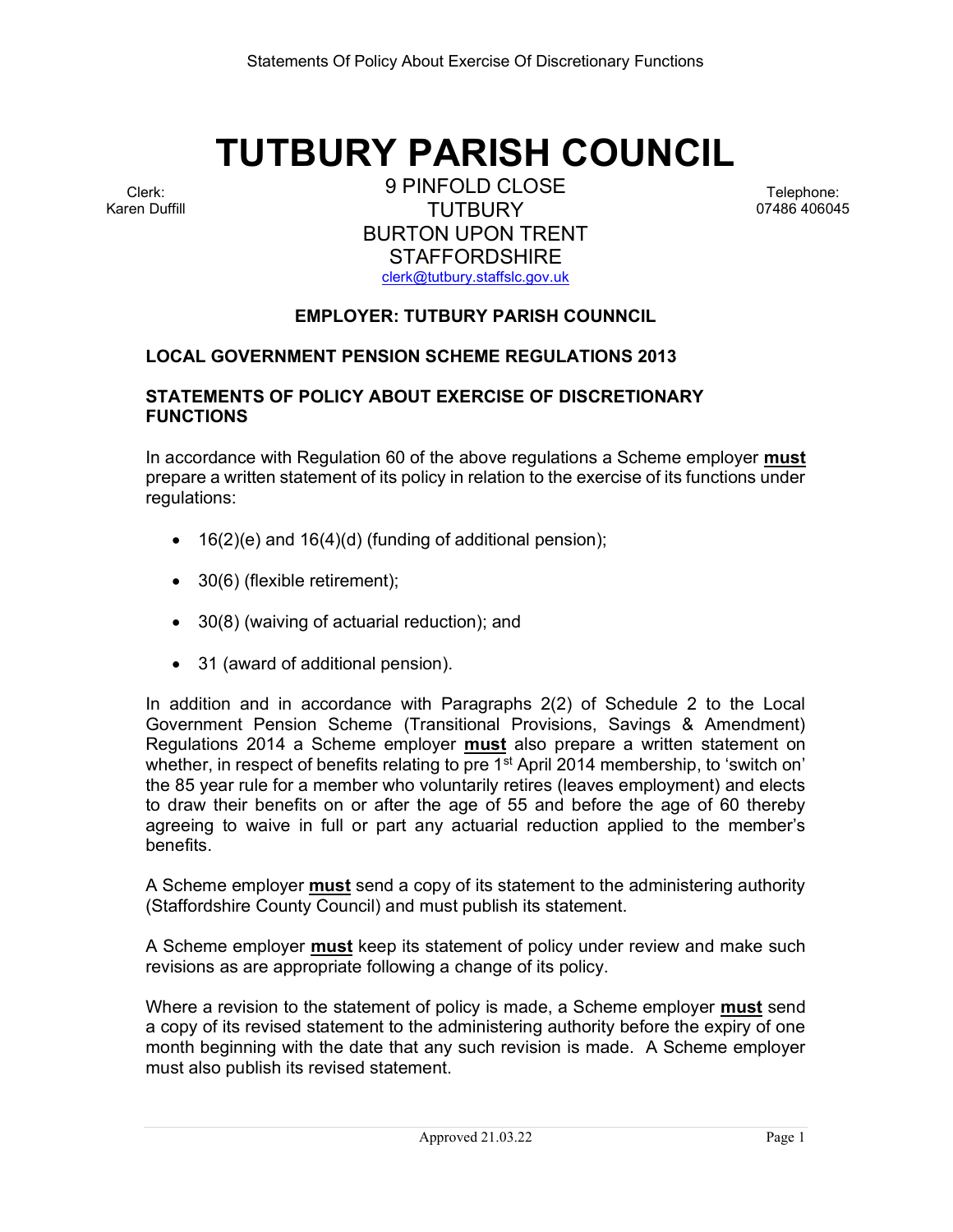In preparing, or reviewing and making revisions to its statement, a Scheme employer must have regard to the extent to which the exercise of its discretionary functions could lead to a serious loss of confidence in the public service.

Whilst it is compulsory for a Scheme employer to prepare a statement in respect of the regulations detailed above, there are a number of other discretions available to a Scheme employer throughout the Scheme Regulations which do not require such a statement of policy to be made. It is recommended for administrative purposes that such additional statements are made and included as part of the statement of policy.

Once completed, a Scheme employer must ensure that its statement of policy is published in a place that is easily accessible to all of its eligible Scheme employees and that any revisions made to the statement of policy are equally accessible.

# SCHEME EMPLOYER DECLARATION

The Scheme employer known as TUTBURY PARISH COUNCILas prepared this written statement of policy in relation to its exercise of certain discretionary functions available under the Local Pension Scheme Regulations 2013. The Scheme employer declares that it will keep this statement under review and publish the statement (and any amendments made thereto) in a place that is easily accessible to all of its eligible Scheme employees and that it will provide to the administering authority the most up to date version of the statement at all times.

# Local Government Pension Scheme Regulations 2013

# Regulation 16 – Additional Pension Contributions

The Scheme employer may resolve to fund in whole or in part any arrangement entered into by an active scheme member to pay additional pension contributions by way of regular contributions in accordance with Regulation 16(2)(e), or by way of a lump sum in accordance with **Regulation 16(4)(d)**.

The Scheme employer may enter into an APC contract with a Scheme member who is contributing to the MAIN section of the Scheme in order to purchase additional pension of not more than the additional pension limit (£6,500 from 1<sup>st</sup> April 2014 subject to annual increase in line with the Pensions (Increase) Act 1971).

The amount of additional contribution to be paid is determined by reference to actuarial guidance issued by the Secretary of State.

Consideration needs to be given to the circumstances under which the Scheme employer may wish to use their discretion to fund in whole or in part an employee's Additional Pension Contributions.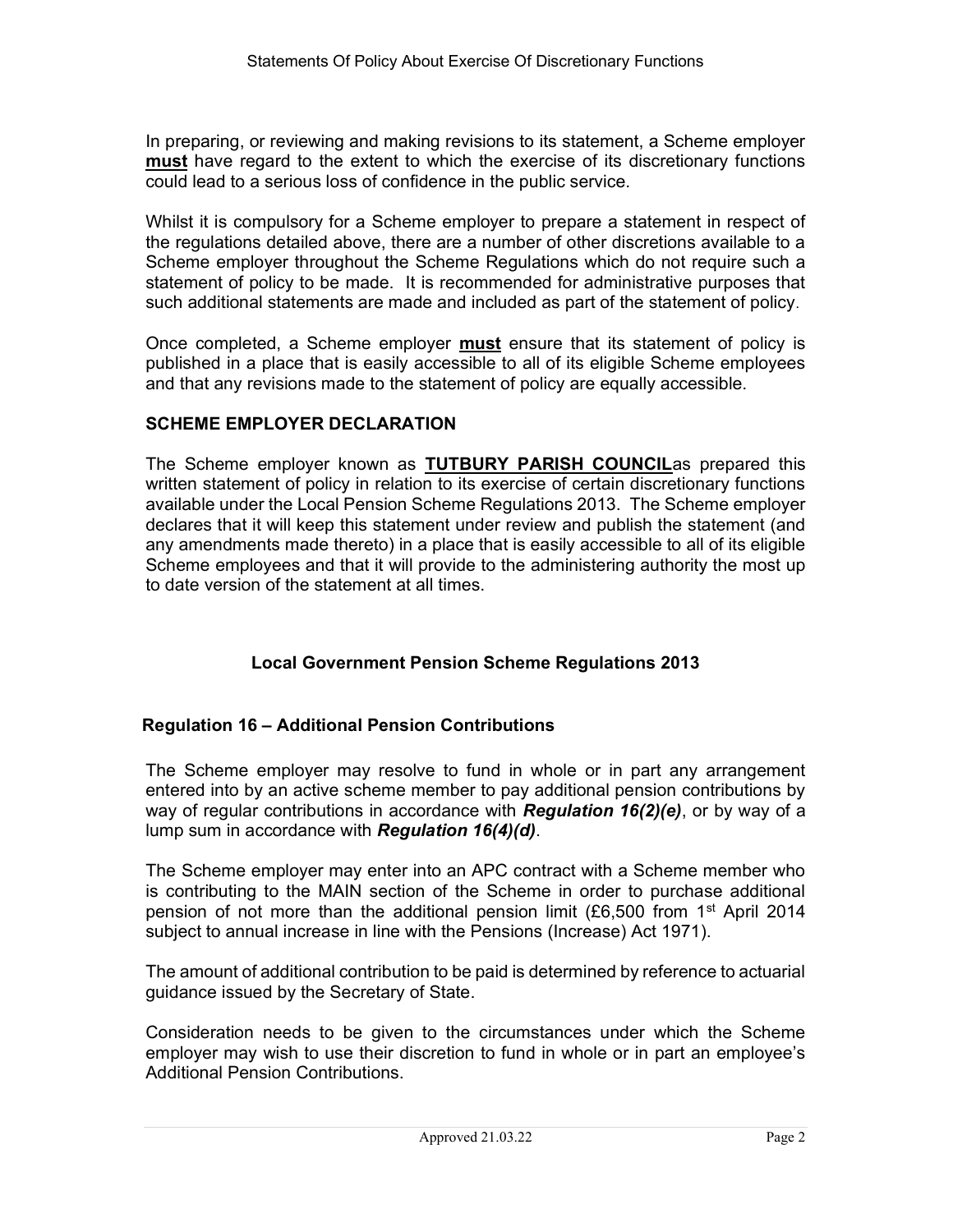## Scheme Employer's policy concerning the whole or part funding of an active member's additional pension contributions

TUTBURY PARISH COUNCIL WILL NOT FUND AN EMPLOYEE'S APC.

# Regulation 30(6) – Flexible Retirement

An active member who has attained the age of 55 or over and who with the agreement of their employer reduces their working hours or grade of employment may, with the further consent of their employer, elect to receive immediate payment of all or part of the retirement pension to which they would be entitled in respect of that employment as if that member were no longer an employee in local government service on the date of the reduction in hours or grade (adjusted by the amount shown as appropriate in actuarial guidance issued by the Secretary of State – separate policy required under Regulation 30(8)).

As part of the policy making decision the Scheme employer must consider whether, in addition to the benefits the member may have accrued prior to 1 April 2008 (which the member must draw), to permit the member to choose to draw all, part or none of the pension benefits they built up after 31 March 2008 and before 1 April 2014 and all, part of none of the pension benefits they built up after 1 April 2014.

Due consideration must be giveOF THE DATES OF SCHEME MEMBERSHIPn to the financial implications of allowing an employee to draw all or part of their pension benefits earlier than their normal retirement age.

## Scheme Employer's policy concerning flexible retirement

- TUTBURY PARISH COUNCIL WILL CONSIDER EACH APPLICATION ON ITS MERITS SUBJECT TO THE FINANCIAL IMPLICATIONS FOR THE EMPLOYER.
- TUTBURY PARISH COUNCIL WILL ALLOW FOR ALL PENSION BENEFITS TO BE RELEASED REGARDLESS OF SCHEME MEMBERSHIP.

# Regulation 30(8) – Waiving of Actuarial Reduction

Where a Scheme employer's policy under regulation 30(6) (flexible retirement) is to consent to the immediate release of benefits in respect of an active member who is aged 55 or over, those benefits must be adjusted by an amount shown as appropriate in actuarial guidance issued by the Secretary of State (commonly referred to as actuarial reduction or early payment reduction).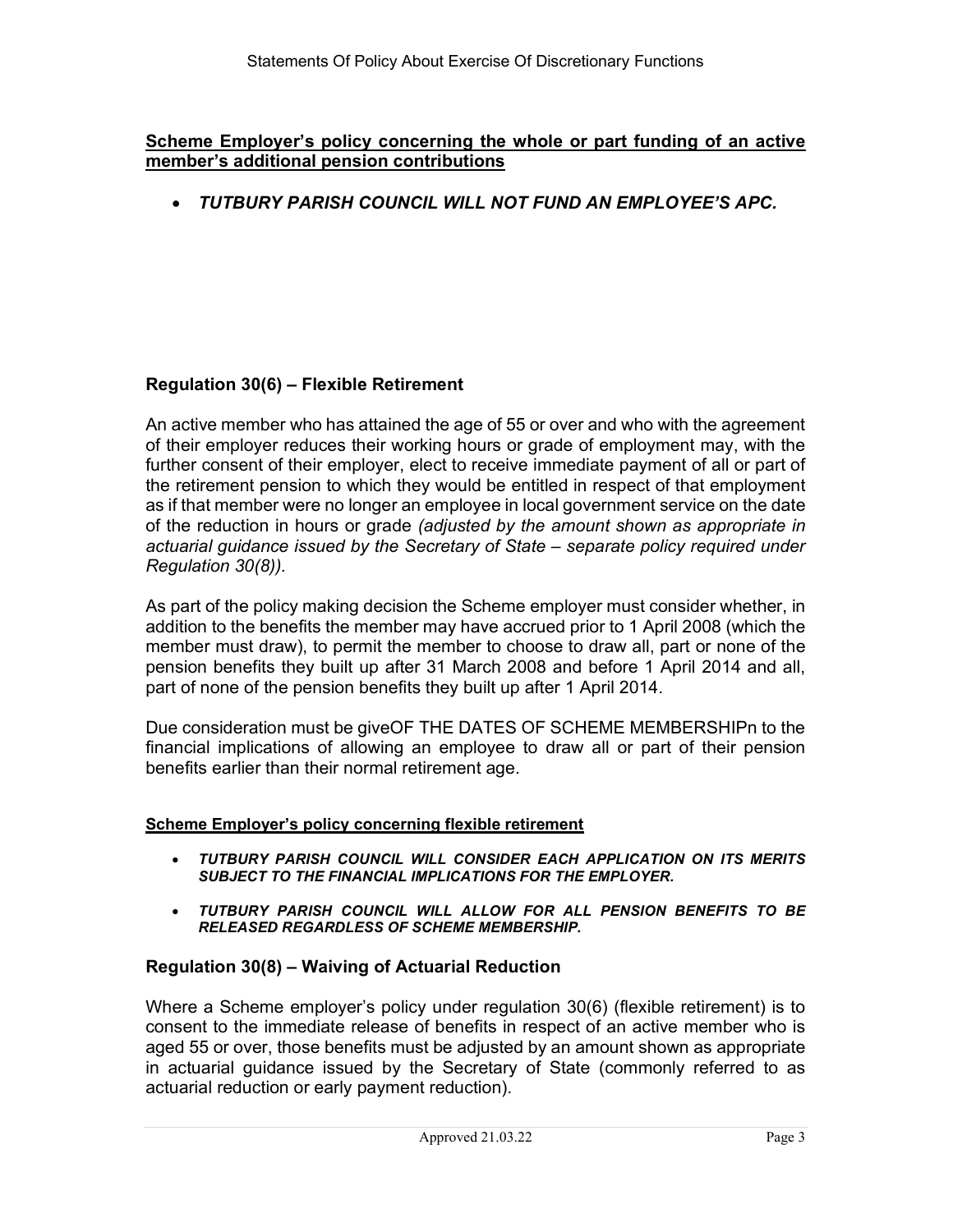A Scheme employer (or former employer as the case may be) may agree to waive in whole or in part and at their own cost, any actuarial reduction that may be required by the Scheme Regulations.

Due consideration must be given to the financial implications of agreeing to waive in whole or in part any actuarial reduction.

## Scheme Employer's policy concerning the waiving of actuarial reduction

# TUTBURY PARISH COUNIL WILL CONSIDER EACH APPLICATION ON ITS MERITS SUBJECT TO THE FINANCIAL IMPLICATIONS FOR THE EMPLOYER.

## Regulation 31 – Award of Additional Pension

A Scheme employer may resolve to award

(a) an active member, or

(b) a member who was an active member but dismissed by reason of redundancy, or business efficiency, or whose employment was terminated by mutual consent on grounds of business efficiency,

additional annual pension of, in total (including any additional pension purchased by the Scheme employer under Regulation 16), not more than the additional pension limit  $(E6,500$  from 1<sup>st</sup> April 2014 subject to annual increase in line with the Pensions (Increase) Act 1971).

Any additional pension awarded is payable from the same date as any pension payable under other provisions of the Scheme Regulations from the account to which the additional pension is attached.

In the case of a member falling within sub-paragraph (b) above, the resolution to award additional pension must be made within 6 months of the date that the member's employment ended.

## Scheme Employer's policy concerning the award of additional pension

TUTBURY PARISH COUNCIL WILL NOT APPLY THIS DISCRETION.

Local Government Pension Scheme (Transitional Provisions and Savings) Regulations 2014

## Schedule 2 – paragraphs 2 and 3

Where a scheme member retires or leaves employment and elects to draw their benefits at or after the age of 55 and before the age of 60 those benefits will be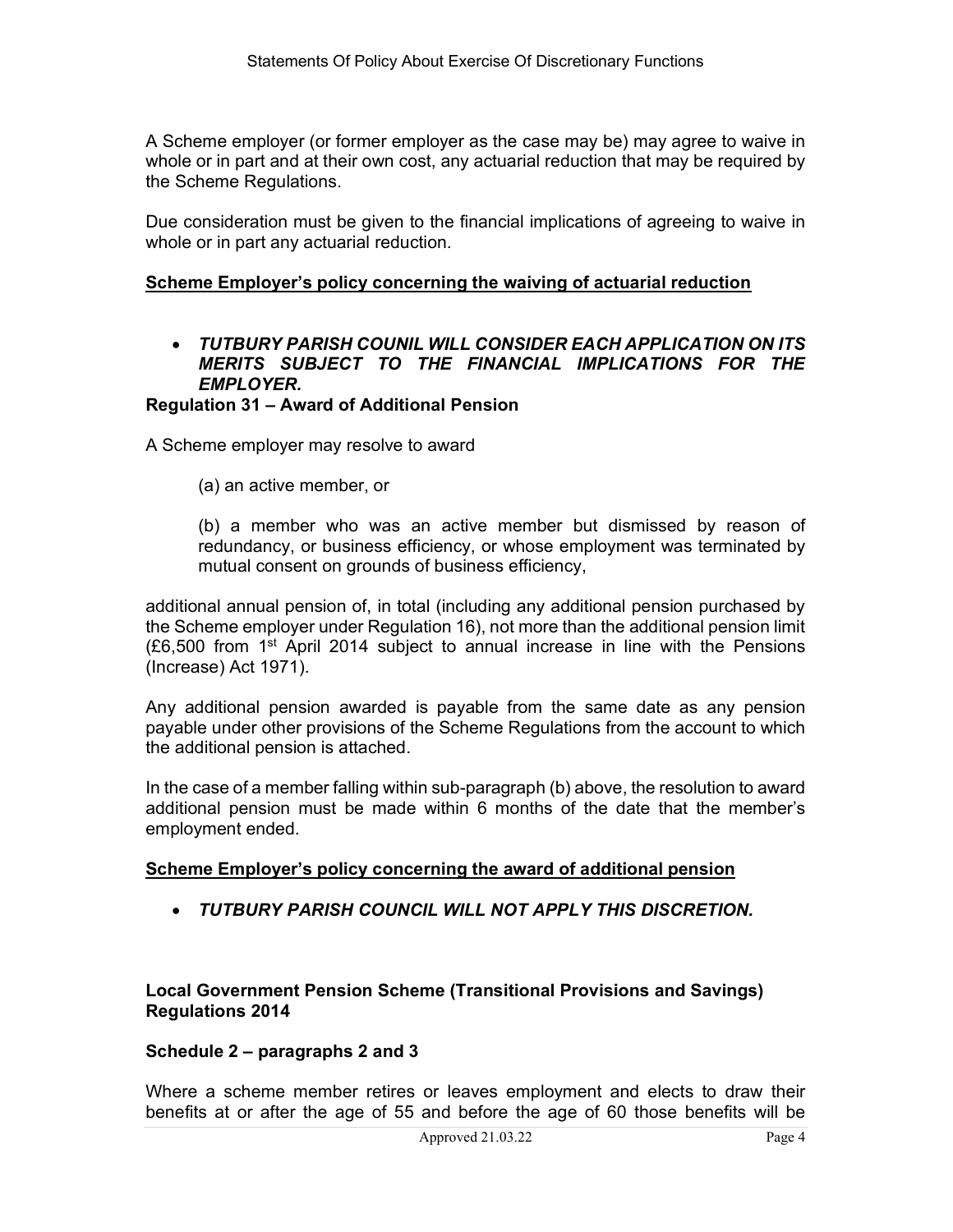actuarially reduced unless their Scheme employer agrees to meet the full or part cost of those reductions as a result of the member otherwise being protected under the 85 year rule as set out in previous Regulations.

So as to avoid the member suffering the full reduction to their benefits the Scheme employer can 'switch on' the 85 year rule protections thereby allowing the member to receive fully or partly unreduced benefits but subject to the Scheme employer paying a strain (capital) cost to the Pension Fund

## Scheme Employer's policy concerning the 'switching on of the 85 year rule

 TUTBURY PARISH COUNCIL WILL CONSIDER EACH OCCURRENCE AS IT ARISES SUBJECT TO THE FINANCIAL IMPLICATIONS FOR THE EMPLOYER.

## RECOMMENDED policy in accordance with the

## Local Government Pension Scheme Regulations 2013

# Regulation 9(1) & (3) – Contributions

Where an active member changes employment or there is a material change which affects the member's pensionable pay during the course of a financial year, the Scheme employer may determine that a contribution rate from a different band (as set out in Regulation 9(2)) should be applied.

Where the Scheme employer makes such a determination it shall inform the member of the revised contribution rate and the date from which it is to be applied.

## Scheme Employer's policy concerning the re-determination of active members' contribution bandings at any date other than 1st April

 TUTBURY PARISH COUNCIL WILL SET EMPLOYEE CONTRIBUTION RATES AT 1ST APRIL EACH YEAR AND MAKE NO CHANGES THROUGHOUT THE YEAR

## Regulation 100(6) – Inward Transfers of Pension Rights

A request from an active member to transfer former pension rights from a previous arrangement into the Local Government Pension Scheme as a result of their employment with a Scheme employer must be made in writing to the administering